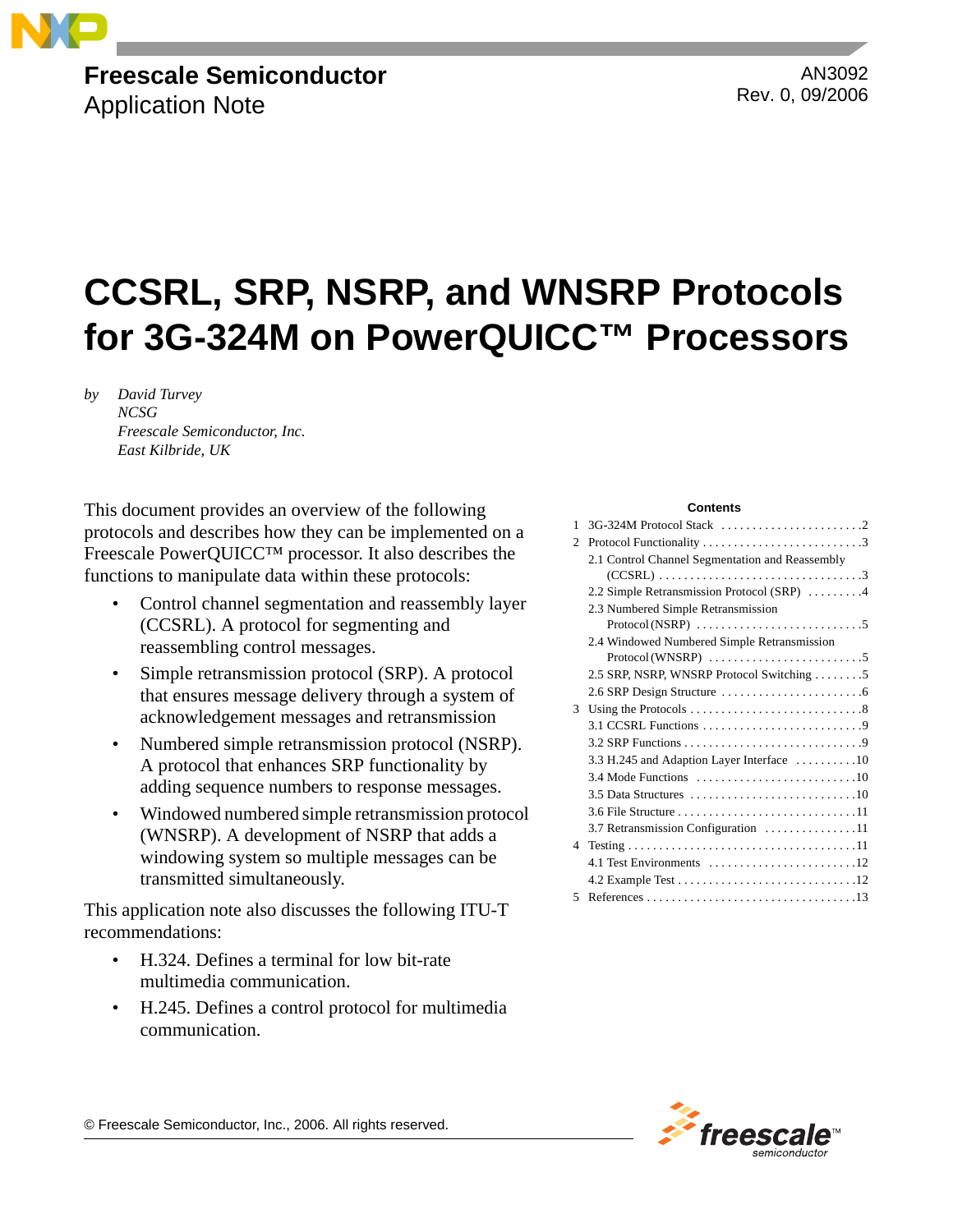

#### **3G-324M Protocol Stack**

- H.223. Defines a multiplexing protocol for low bit rate multimedia communications. A sublayer of the H.223 protocol is the adaption layer, which interfaces with the SRP, NSRP, and WNSRP protocols.
- 3G-324M. A version of the H.324 recommendation for use in wireless environments. Specifically, the use of annex A and C of H.324.

The platform development kit (PDK) used for testing features an MPC8260 processor and an Ethernet interface. It runs on the Linux operating system.

# **1 3G-324M Protocol Stack**

The 3G-324M protocol stack specifies a range of protocols for delivering multimedia content to 3G-enabled mobile devices. This content can come from one of a variety of applications, such as video conferencing or video-on-demand entertainment services. The 3G-324M stack uses H.324 Annex A and C specifications to provide functionality that targets the issues inherent in communication with mobile devices. Specifically, a higher than normal bit error ratio (BER). Before content can be delivered, communicating terminals must establish the procedures for communication, addressing issues such as the exchange of terminal capabilities and the control of logical channels. 3G-324M uses H.245 to perform these control tasks.

The SRP, NSRP, and WNSRP protocols ensure the delivery of the H.245 messages to the communicating terminal. The accurate transmission of data is not generally guaranteed with 3G-324M. While certain levels of lost data can be accommodated in video and audio transmission, no data loss can be tolerated with the control messages. SRP, NSRP, and WNSRP use a system of response messages to acknowledge the receipt of messages and retransmission of messages, where no receipt is forthcoming.

SRP and NSRP provide basic functionality for this purpose while WNSRP incorporates a windowing technique designed to reduce the time required for call setup. Call setup times, typically 8–10 seconds with SRP, can be reduced to 1–2 seconds. This obviously varies with factors such as round trip delay and error rates. 3G-324M terminals should support all three of the SRP, NSRP, and WNSRP protocols and implement the mechanisms to switch between. This allows them to remain compatible with terminals that do not support one or more of the protocols. CCSRL is used to split H.245 messages into smaller segments for transmission to try to reduce the performance hit due to the retransmission of messages. Because this process generates more messages to be transmitted, CCSRL should ideally be used in conjunction with WNSRP to avoid extending call setup time. [Figure 1](#page-1-0) shows how the CCSRL, SRP, NSRP, and WNSRP fit into the 3G-324M protocol stack.





<span id="page-1-0"></span>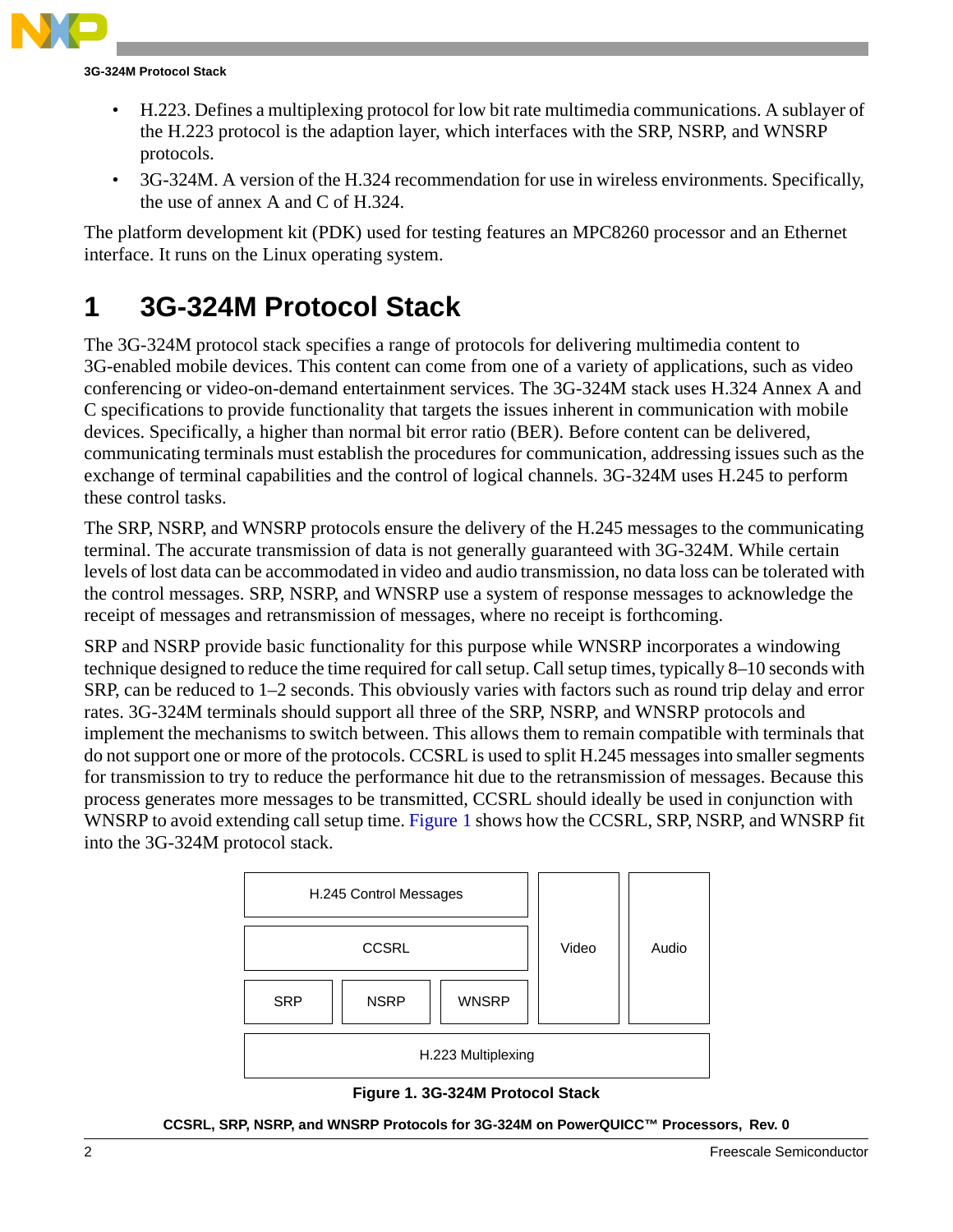

## **2 Protocol Functionality**

This section provides details on the functionality of the CCSRL, SRP, NSRP, and WNSRP protocols.

#### **2.1 Control Channel Segmentation and Reassembly (CCSRL)**

CCSRL provides services to the H.245 layer, which generates control messages for transmission to the communicating terminal. These services are necessary for the correct transmission of the multimedia components of the system. CCSRL allows H.245 messages up to 256 octets long to be split into as many as 256 segments. The data received from H.245 may be one or more control messages, which the CCSRL treats as a single block of data. The segment length is an arbitrary length determined by the terminal. It adds a header to each segment to facilitate reassembly of the message. The headers are 0xFF if the segment is the final segment of the message and 0x00 otherwise. [Figure 2](#page-2-0) illustrates this process with a segment size of 15. Note that the final segment can be smaller than the segment size, if necessary.



**Figure 2. CCSRL Segmentation Process**

<span id="page-2-0"></span>The CCSRL protocol reassembles these segments into complete H.245 messages as they are received. [Figure 3](#page-3-0) shows the structure of the implemented CCSRL layer. CCSRL Request() uses a transmitting buffer to store segments that cannot be passed to SRP when the SRP buffer is full. This prevents loss of data due to full SRP buffers. SRP\_Indication uses the reassembly buffer to hold received segments until the entire message is received and can be reconstructed.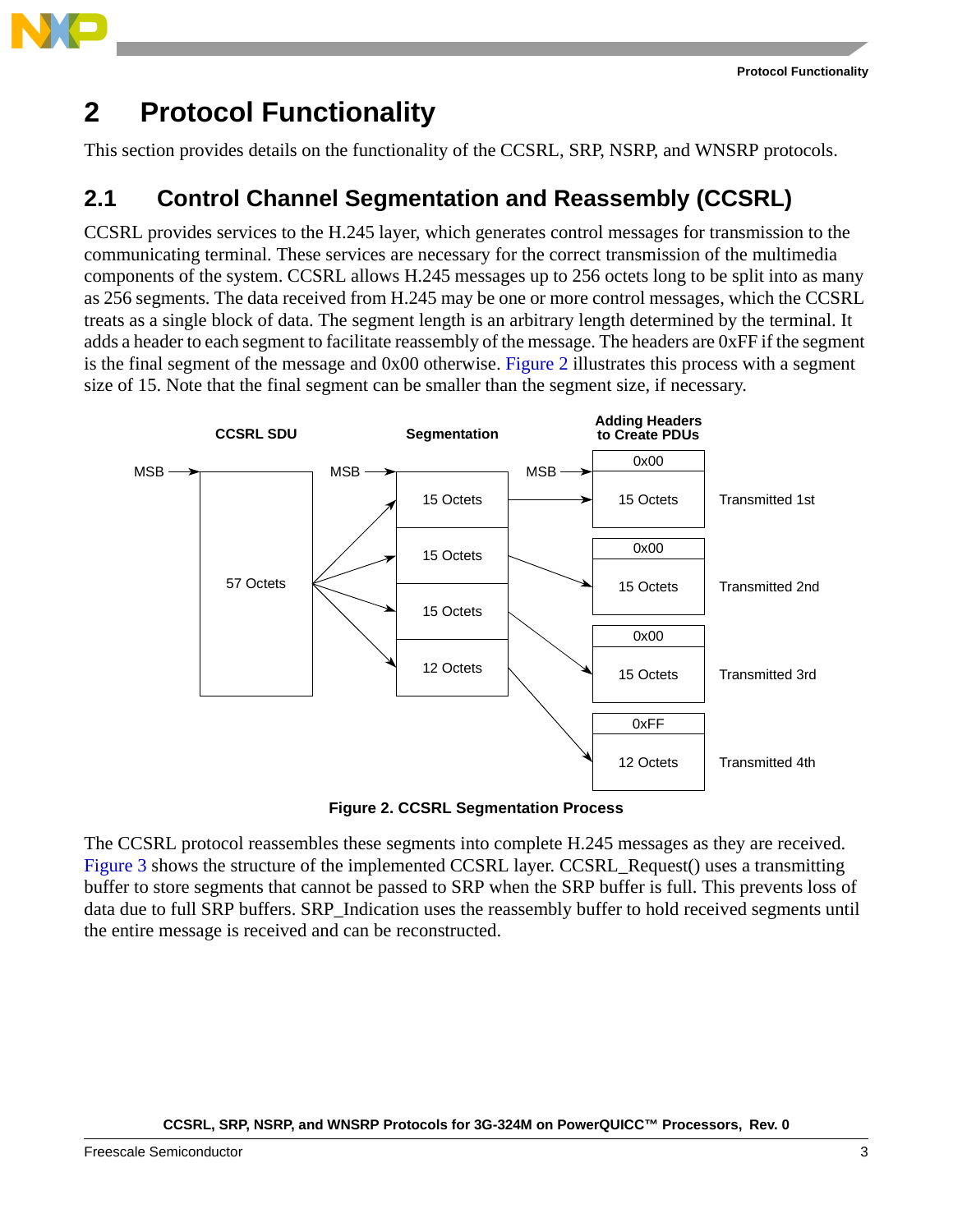

**Protocol Functionality**



**Figure 3. CCSRL Structure**

### <span id="page-3-0"></span>**2.2 Simple Retransmission Protocol (SRP)**

<span id="page-3-1"></span>Header **FCS** 

SRP, the most basic transmission protocol, allows a single message to be transmitted at one time. The message is given a 1-octet sequence number and a 1-octet header to define it as an SRP command frame (0xF9). A 2-octet CRC value is also generated on the entire frame as specified in V.42/8.1.1.6.1. It then logs the time of the transmission and passes the message on to the multiplex adaption layer.

The transmission should be periodically checked to ensure that the time since transmission has not exceeded the timeout value (T401). If timeout occurs, the message should be retransmitted up to N400 times. If the message times out more than N400, the SRP layer should indicate this error to the terminal so appropriate action can be taken. When it correctly receives an SRP frame, the SRP layer should send a response frame to indicate that it has received the command frame. If the sequence number is the next expected number, it should pass the information field of this frame up to CCSRL. [Figure 4](#page-3-1) shows the SRP frame structure.

| <b>Command Frame Format</b>                  |                 |                   |            |  |  |  |  |  |  |
|----------------------------------------------|-----------------|-------------------|------------|--|--|--|--|--|--|
| 1 Octet                                      | 1 Octet         | Up to 2048 Octets | 2 Octets   |  |  |  |  |  |  |
| Header                                       | Sequence Number | Information Field | <b>FCS</b> |  |  |  |  |  |  |
| Response Frame Format<br>1 Octet<br>2 Octets |                 |                   |            |  |  |  |  |  |  |

**Figure 4. SRP Frame Format**

#### **CCSRL, SRP, NSRP, and WNSRP Protocols for 3G-324M on PowerQUICC™ Processors, Rev. 0**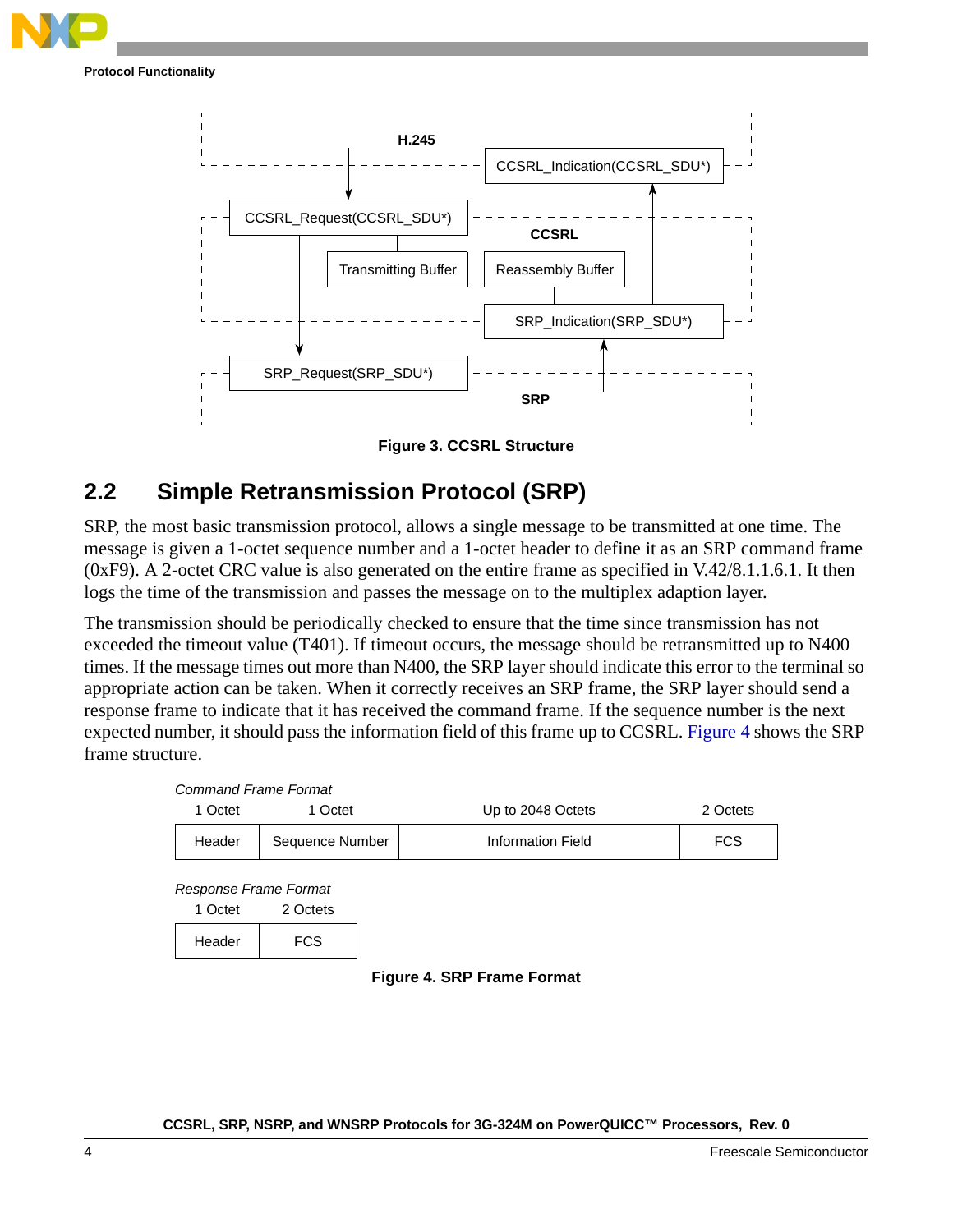

### **2.3 Numbered Simple Retransmission Protocol (NSRP)**

NSRP is very similar to SRP, except that response frames include the sequence number of the frame to which they are responding, eliminating any ambiguity in the intended purpose of the response frame. Ambiguity can arise when messages start getting lost or delayed in an error-prone channel. Preventing ambiguity reduces the timeout value T401, thus improving performance. [Figure 5](#page-4-0) shows the format of an NSRP response frame.

| Response Frame Format |                 |          |  |  |  |  |  |  |  |
|-----------------------|-----------------|----------|--|--|--|--|--|--|--|
| 1 Octet               | 1 Octet         | 2 Octets |  |  |  |  |  |  |  |
| Header                | Sequence Number | FCS      |  |  |  |  |  |  |  |

**Figure 5. NSRP Response Frame Format**

#### <span id="page-4-0"></span>**2.4 Windowed Numbered Simple Retransmission Protocol (WNSRP)**

WNSRP allows up to 256 messages to transmit simultaneously. Each message has its own timeout and retransmission counter. The frame structure is the same as for SRP, except that the header value is 0xF1. As messages are sent simultaneously, the WNSRP receiver must have a mechanism for ensuring that the received messages are correctly reordered before they are passed up to CCSRL and that retransmissions of already received messages are not reprocessed. These two goals are accomplished through a jitter buffer and frame history table.

The frame history table is used to determine whether a received frame contains new information or if it is a retransmission of a previously processed frame. The table contains a copy of the last frame received for each of the 256 sequence numbers. When a frame is received, the payload of the frame is compared with that of the last received frame with the same sequence number. If these are identical, the frame is assumed to be a retransmission and is not passed up to CCSRL. If they are different, this is a new frame that can be processed normally. After it is processed, this frame replaces the old entry in the frame history table. This system provides reliable determination of frame validity because frames have only a 1 in  $8.7*10^{40}$  chance of having exactly the same payload given random data content and an information field length of 16 bytes.

The jitter buffer is used to reorder frames that arrive out of the order implied by the sequence numbers. This buffer contains up to 256 PDUs received from the adaption layer. If a PDU arrives without the next expected sequence number and is verified as new data by comparison with the frame history table, it is stored in the jitter buffer until its sequence number is the next to be processed. Frames are stored using their sequence number as the buffer index. For example, frame number 146 would be stored in jitterBuffer[146]. This method of indexing implicitly reorders the frames.When a frame with the expected sequence number does arrive, it is processed as normal. Then the jitter buffer is checked to verify that the frame with the next expected number is present. If so, the frame is passed up to CCSRL and the next number is checked. This process repeats until there is no frame with the expected number in the buffer.

### <span id="page-4-1"></span>**2.5 SRP, NSRP, WNSRP Protocol Switching**

[Figure 1](#page-1-0) shows that the SRP, NSRP, and WNSRP protocols all exist on the same stack layer. However, these protocols are not all used simultaneously. H.234 specifies the mechanism for switching between the protocols in use. The possible modes of operation are as follows: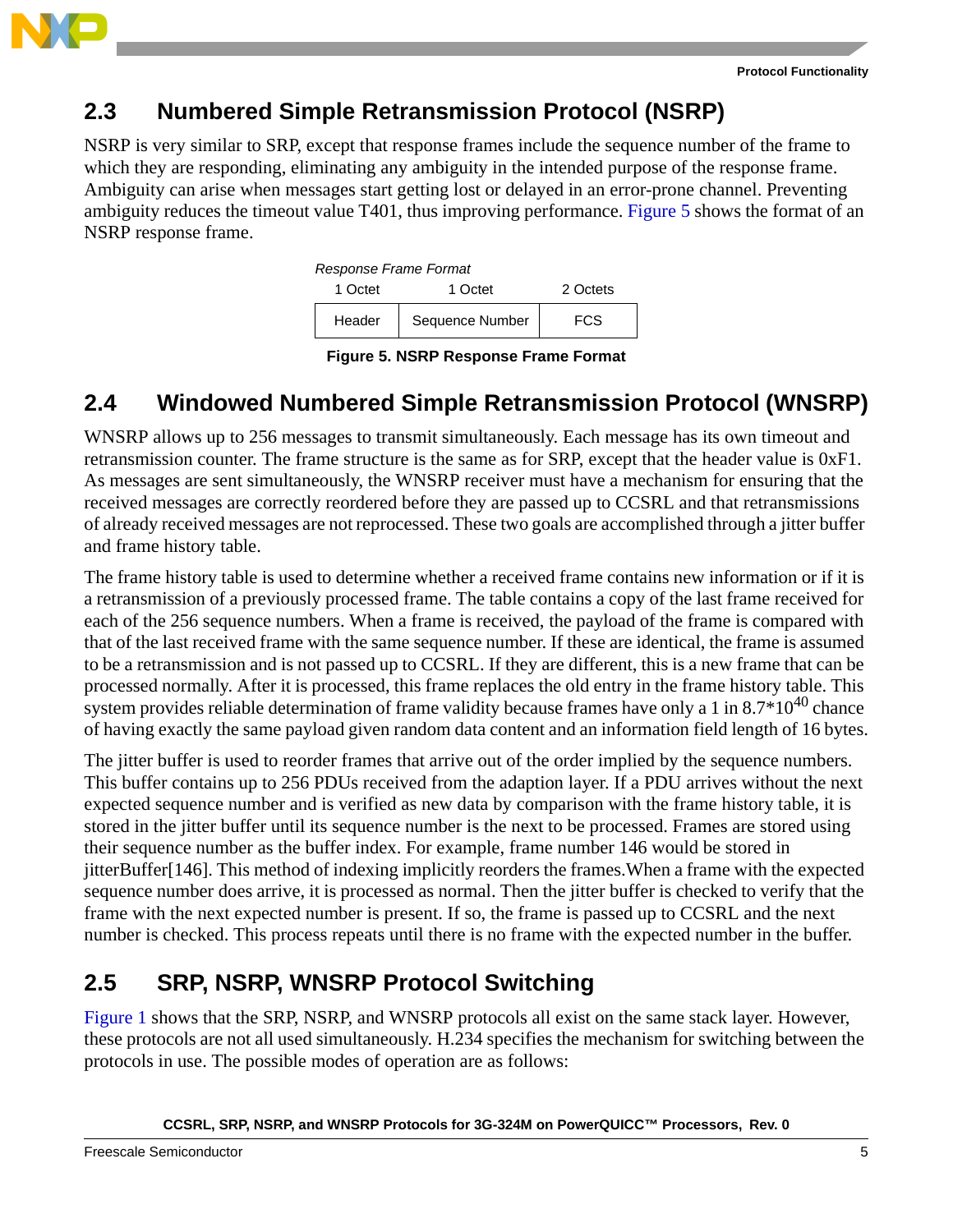#### **Protocol Functionality**

- SRP and WNSRP mode. The initial mode of operation for the system. It allows WNSRP functionality to be used from the start of the call while maintaining backward compatibility for communication with non-WNSRP capable terminals. SRP frames are transmitted using multiplex channel 0, which is reserved for control messages. WNSRP frames are transmitted on channel 15. Channel 15 messages is accepted and processed on WNSRP-enabled systems but ignored on systems lacking this capability.
- NSRP and WNSRP mode. Used if NSRP capability is identified before WNSRP capability can be confirmed. It works in the same way as mode 1 except that it uses NSRP on channel 0 instead of SRP.
- SRP-only mode. Used after the communication terminal verifies that it does not support WNSRP by sending more than N401 SRP frames without sending a WNSRP frame. The system sends only SRP frames in this mode.
- NSRP-only mode. Similar to SRP-only mode, this mode is used to transmit NSRP frames after NSRP capability is identified.
- WNSRP mode. If WNSRP capability can be confirmed, the system sends all messages with only WNSRP. These messages are transmitted on channel 0.

NSRP capability is identified with a H.245 capability exchange message. This identification can occur at any point during program operation. WNSRP capability is confirmed by the reception of a WNSRP command or response frame. If the system receives N401 SRP frames (N401 is an arbitrary number greater than 1), then WNSRP mode is denied. After it is confirmed or denied, the system cannot switch out of or into WNSRP mode, respectively. [Table 1](#page-5-0) shows the mode switching based on the current mode and the event requiring the switch

<span id="page-5-0"></span>

| Event               | Mode 1 | Mode 2 | Mode 3 | Mode 4 | Mode 5 |
|---------------------|--------|--------|--------|--------|--------|
| NSRP Confirmed      |        |        |        |        |        |
| WNSRP Confirmed     | 5      | э      | 3      |        |        |
| <b>WNSRP Denied</b> | 3      | 4      | 3      |        | G      |

**Table 1. Protocol Switching**

### **2.6 SRP Design Structure**

[Figure 6](#page-6-0) and [Figure 7s](#page-7-0)how how the SRP, NSRP, and WNSRP protocols are implemented. They show the functions and structures used and how they relate to one another. [Figure 6](#page-6-0) shows the functions for transmitting a message, and [Figure 7](#page-7-0) shows the functions for receiving a message.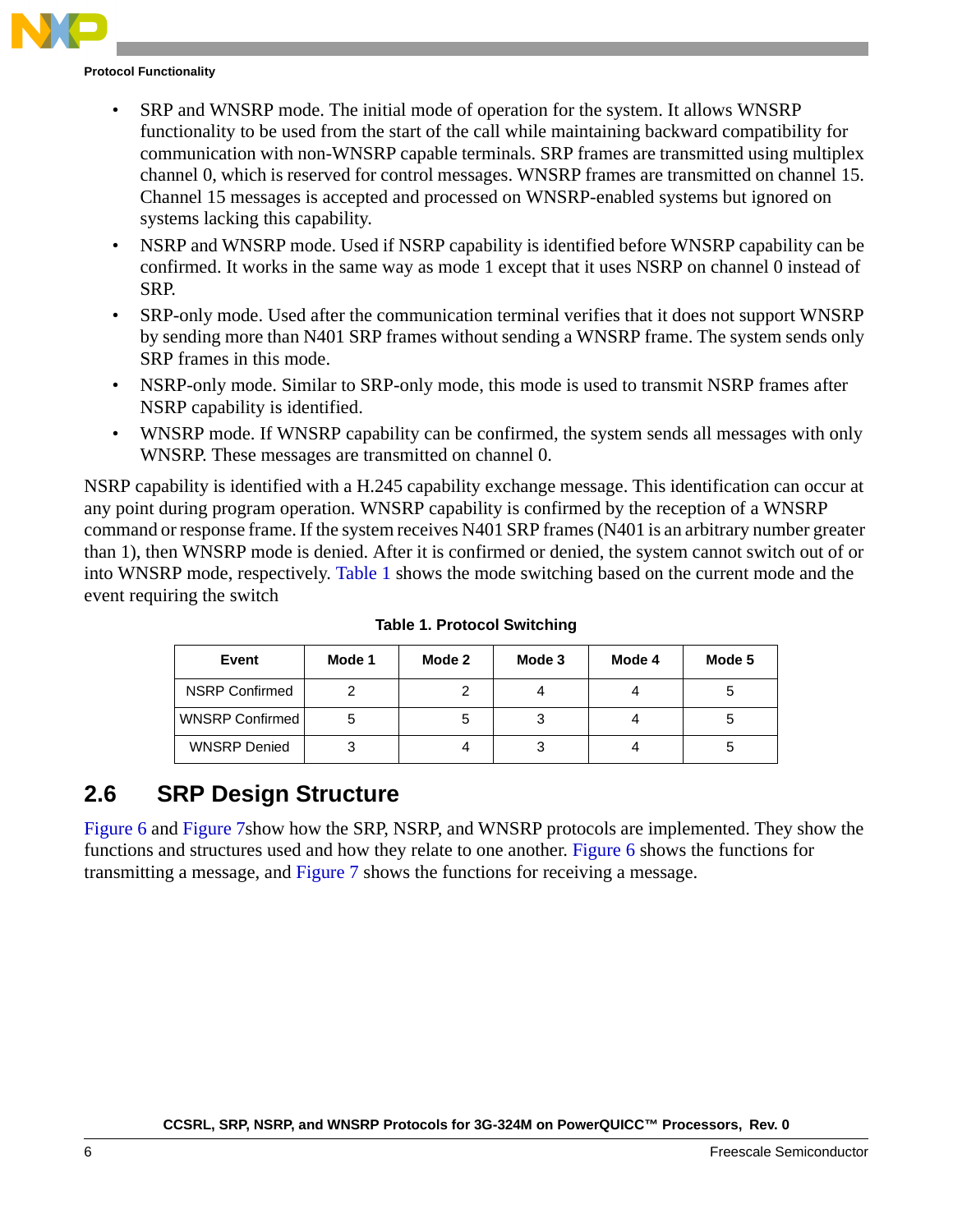

**Protocol Functionality**



<span id="page-6-0"></span>**Figure 6. SRP, NSRP, and WNSRP Transmitting Design Structure**

**CCSRL, SRP, NSRP, and WNSRP Protocols for 3G-324M on PowerQUICC™ Processors, Rev. 0**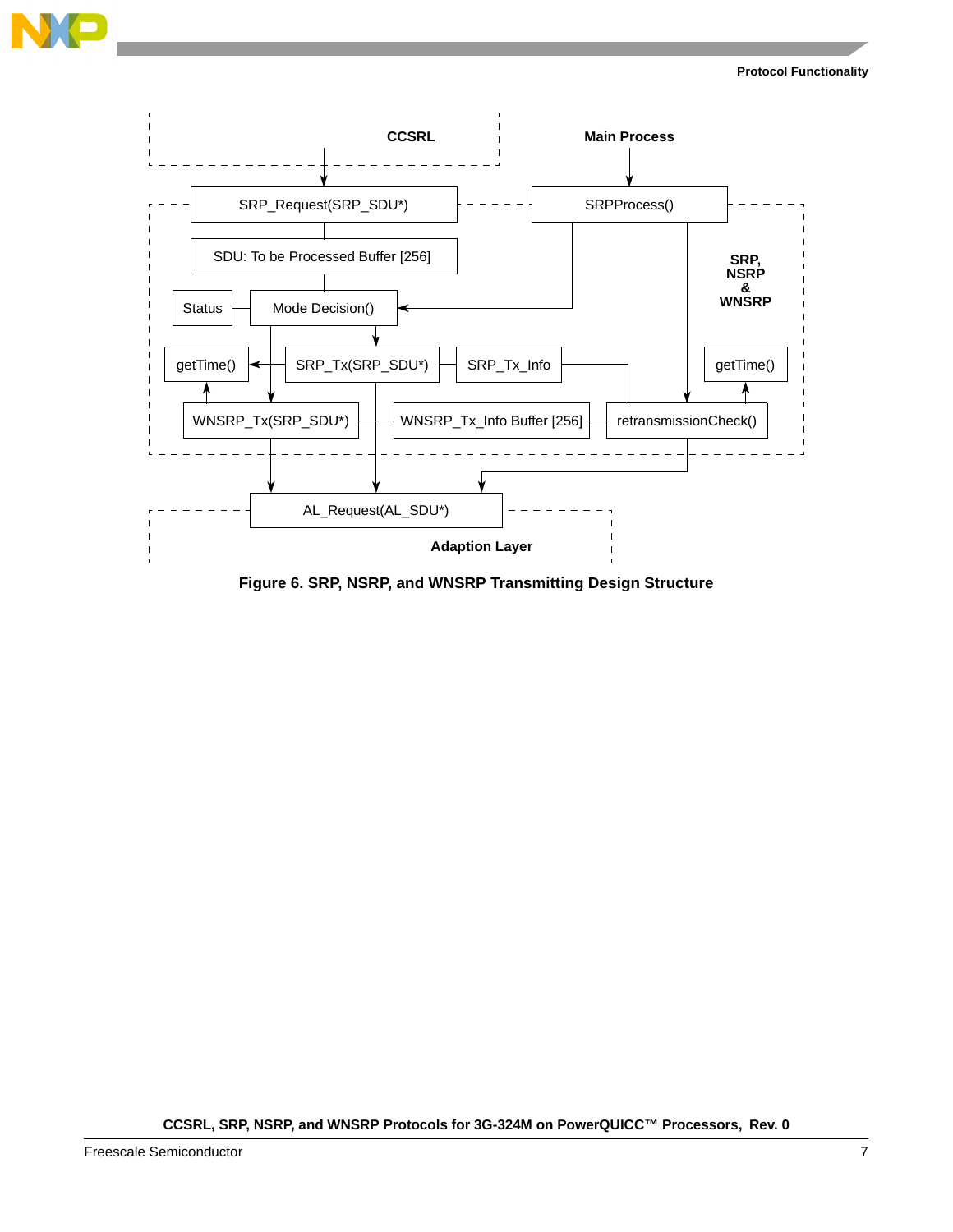

**Using the Protocols**



**Figure 7. SRP, NSRP, and WNSRP Receiving Design Structure**

# <span id="page-7-0"></span>**3 Using the Protocols**

These protocols discussed in this document are written in C and follow the ANSI Standard as closely as possible. The only deviation is getTime() in SRP\_misc\_functions.c. This file uses Linux-specific timing functions because standard C does not provide timers with high enough resolution. To run the protocol on non-Linux systems, this function must be redesigned. It should return the current time in milliseconds as a 32-bit number. The value returned by the initial use of this function is not arbitrary, but further use of this function should return a value consistent with the delay between use. The following subsections describe the functions used to set up, control, and pass data to the protocols. The interfaces for these functions, along with relevant data structures, are defined in headers.h.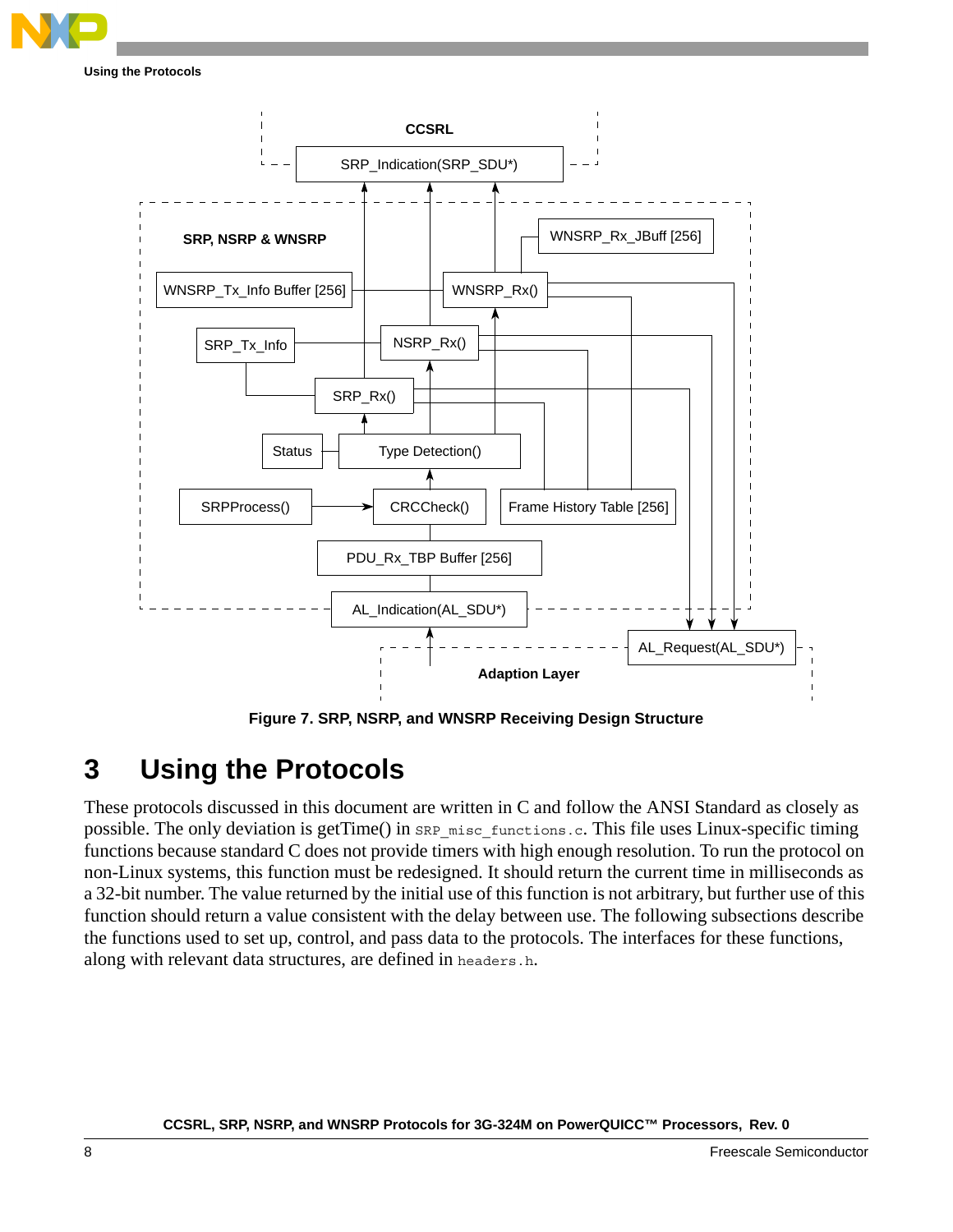

#### **3.1 CCSRL Functions**

The CCSRL functions are as follows:

- void CCSRLinitialise(). Prepares the CCSRL data structures for operation. It should be run at the start of each call to initialize the protocol.
- int CCSRL\_Request(CCSRL\_SDU\*). Passes data from H.245 to CCSRL for segmentation. The data is passed in as a pointer to a CCSRL\_SDU structure (described in [Section 3.5, "Data](#page-9-0)  [Structures"](#page-9-0)). To clear the data that may be stored in buffers, this function should be called with NULL as a parameter.

Return values:

- 0 Successful operation.
- 2 Input larger than maximum allowed size or NULL input.
- 3 Could not pass a segment to SRP.
- int SRP Indication(SRP SDU\*). Passes data from the SRP layer up to CSRL for reassembly. The data is passed in as a pointer to a SRP\_SDU structure (described in [Section 3.5, "Data Structures"](#page-9-0)). Return values:
	- 0 Successful operation.
	- 1 Invalid input. Either incorrect header or no data in after header.
	- 2 Reassembly buffer full.
	- 3 Reassembled message is bigger than the maximum allowed size.

#### **3.2 SRP Functions**

The SRP functions are as follows:

- void SRP initialise (). Prepares the SRP data structures for operation. It should be run at the start of each call to initialize the protocol.
- int SRP\_Request(SRP\_SDU\*). Passes data to the SRP protocols for transmission. It adds the data to a buffer until the protocol can process it. The data input is a pointer to a SRP\_SDU structure (defined below).

Return values:

- 0 Successful operation.
- 1 Buffer is full, not added.
- int AL Indication(AL SDU<sup>\*</sup>). The adaption layer uses this function to pass data up to the SRP layer for processing. It takes a pointer to an AL\_SDU data structure where the data is held. It adds received SDUs to a buffer for processing.

Return values:

- 0 Successful Operation
- 1 Buffer full, not added.
- int SRPProcess(). Performs tasks necessary to run the protocol properly. It processes the data in the transmit and receive buffers. It also checks all transmitting frames for timeouts and retransmits as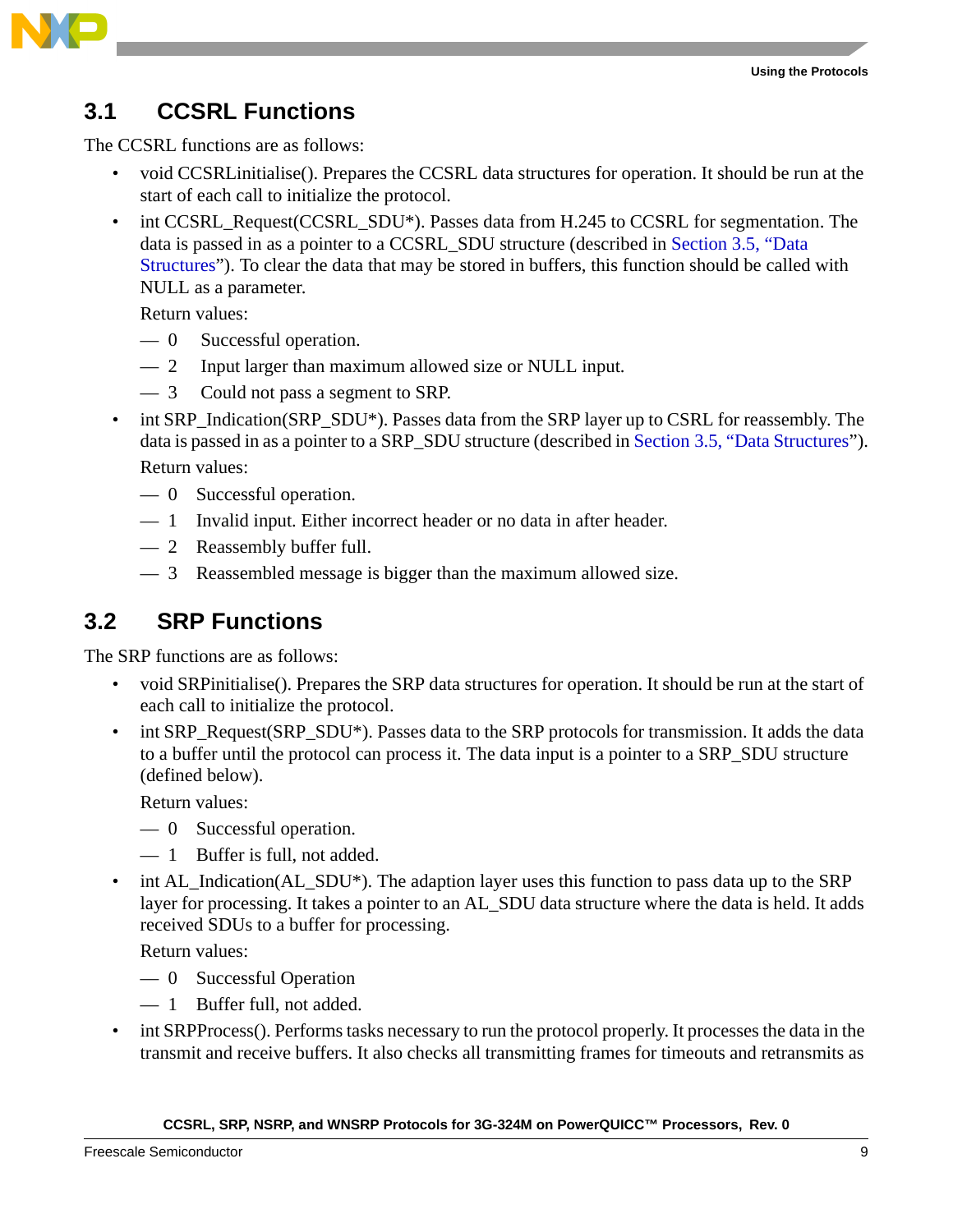

**Using the Protocols**

necessary. This process should be run periodically; how often depends on the system load and transmission timeout delay specified.

Return values:

- 0 Successful Operation
- 1 A transmitting frame has exceeded the maximum retransmission count.

### **3.3 H.245 and Adaption Layer Interface**

The following two functions define the interface to communicate with the H.245 and adaption protocols. They should be implemented by the relevant protocol.

int CCSRL\_Indication (CCSRL\_SDU<sup>\*</sup>). Allows the CCSRL protocol to pass up a reassembled message to H.245. The message is stored in a CCSRL\_SDU structure.

Return values:

- 0: Successful Operation.
- int AL\_Request (AL\_SDU\*). Allows the SRP/NSRP/WNSRP protocol to request that a message be transmitted by the adaption layer. The message is stored in an AL\_SDU structure.

Return values:

— 0 Successful Operation

#### **3.4 Mode Functions**

The mode functions can be used for getting and setting the mode of SRP operation currently in use. For details, see [Section 2.5 .](#page-4-1)

- int getMode(). Returns the number corresponding to the current mode of operation. The adaption layer can use it to determine the appropriate multiplex channel.
- void setNSRP(). For use by the H.245 protocol after a capability exchange message confirms that NSRP communication is possible. This function updates the mode of operation as shown in [Table 1](#page-5-0).

### <span id="page-9-0"></span>**3.5 Data Structures**

This section defines the data structures used to pass data between protocols. The length variable holds the length of the payload data in bytes. This should be an integer number. Data that is not a integer number of bytes is not valid. Payload\* holds the address in memory where the data starts.

```
typedef struct
{
       int16 t length; /*length of payload in octets*/
       uint8 t* payload; /*pointer to payload*/
}CCSRL_SDU;
typedef struct
{
```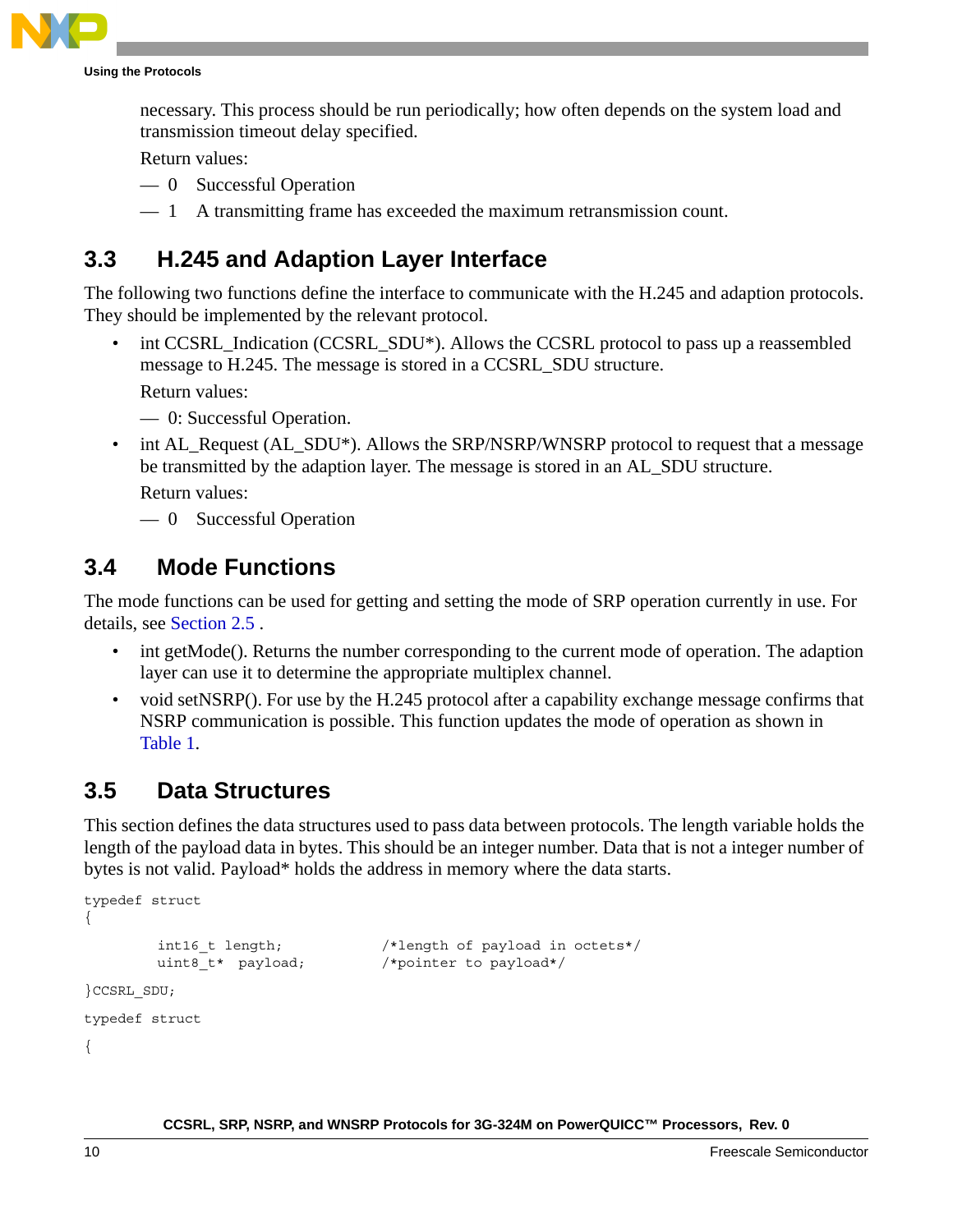```
uint16 t length; {\scriptstyle \prime} +length of payload in octets*/
        uint8_t* payload; /*pointer to payload*/
}SRP_SDU;
typedef struct
{
        uint16_t length; /*length of payload in octets*/
        uint8_t* payload; /*pointer to payload*/
```
}AL\_SDU;

#### **3.6 File Structure**

The following files are required in order to run the protocols correctly.

- headers.h
- CCSRL.h
- SRP.h
- ccsrl.c
- srp.c
- SRP\_Misc\_Functions.c
- SRP\_Rx.c
- SRP Tx.c

Headers.h should be included in the main() function or wherever the protocol functions are used. The following files are required for code testing and demonstration. They simulate the H.245 and adaption layer functionality and provide control of test routines.

- main.c
- testfunctions.h
- testfunctions.c

### **3.7 Retransmission Configuration**

The protocol provides for the arbitrary selection of certain specific elements of the retransmission system. These values are defined in srp.h. No mechanism is provided for dynamically changing these parameters during runtime.

- T401. Defines the time in milliseconds before a message is retransmitted. See V.42 appendix IV for information on this value.
- N400. The number of times a message can be retransmitted before communication is assumed to be lost. The minimum value is 5
- N402. The number on SRP frames that can be received without a WNSRP frame before WNSRP communication attempts are abandoned. The minimum number is 1.

## **4 Testing**

This section describes the test environments and an example test.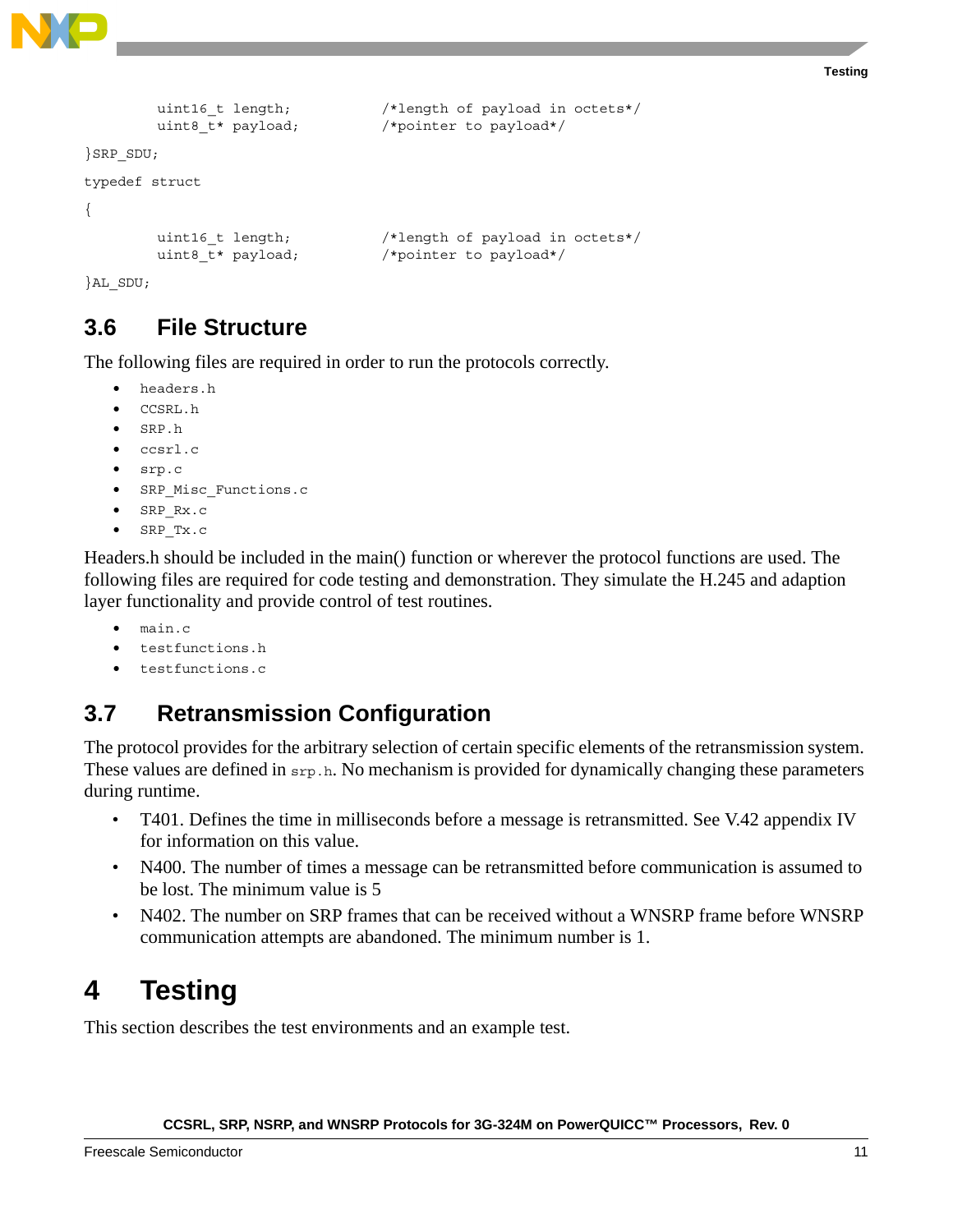

### **4.1 Test Environments**

The protocols were tested in three different setups:

- On a single Pentium 4 Linux machine, primarily to verify correct code operation for simple test cases
- On two pentium 4 Linux machines communicating over an Ethernet connection, for more complex testing and verification of correct operation over a real-world communication link.
- On two PDKs with MPC8260 processors running a Linux kernel to demonstrate that the system can be used in a real-world embedded environment.

A variety of tests were run on the protocols to ensure correct operation under a variety of test conditions. Acceptance tests were run to ensure that the system correctly handled valid and invalid inputs. These were simple tests that targeted a single subsystem within the protocols.

Tests were run to ensure that SRP/NSRP/WNSRP mode switching was invoked by the correct stimuli from the system and did not result in any loss or corruption of data. Packet loss, jitter, and out-of-order delivery were simulated in the transmission channel between two communicating terminals. This tested the SRP protocols for correct retransmission handling and the WNSRP protocol for correct reordering of packets.

All buffers in the system were stress tested for overflow handling, on each buffer individually and as a sustained torture test on the system as a whole. The sustained testing was accomplished by flooding the CCSRL with requests to transmit data from the simulated H.245 for a sustained period of time. The messages were of varying length and content. They were retransmitted back by the communicating terminal as soon as they were received by its H.245 layer. This provided a high level of data flow in both directions. Although this is not typical of the message load for which this system is designed, it does demonstrate that it can withstand high loading. Therefore, it can handle moderate loads comfortably.

### **4.2 Example Test**

One particular test setup was used to test transmission of a large number of messages in a single transmission session so the sequence number would overflow. The test sent a total of 960 messages, enough to overflow the sequence number several times. The setup is also designed to test the handling of a variety of message sizes. This test can be completed with or without simulation of packet loss and jitter. In this instance there was no jitter simulation.

- *Test inputs*. 256 messages of sizes 1-256 bytes
- *Test setup.* There are two communicating terminals in this setup, A and B, which transmit packets over an Ethernet connection using a UDP socket. This test was run on two PDKs, and the results were observed using a serial connection with the PDK (see [Figure 8](#page-12-0)). The test was also run on a Pentium 4 running Linux where terminal A and B were run as separate processes and the IP address used was the loopback address 127.0.0.1.
- *Test method***.** Transmits a 1-byte message to CCSRL. This message is processed using the rules governing WNSRP-to-WNSRP communication and then transmitted to B over the Ethernet link. After all responses are received, it transmits a message one byte longer. This process repeats until all responses are received for a 256-byte message.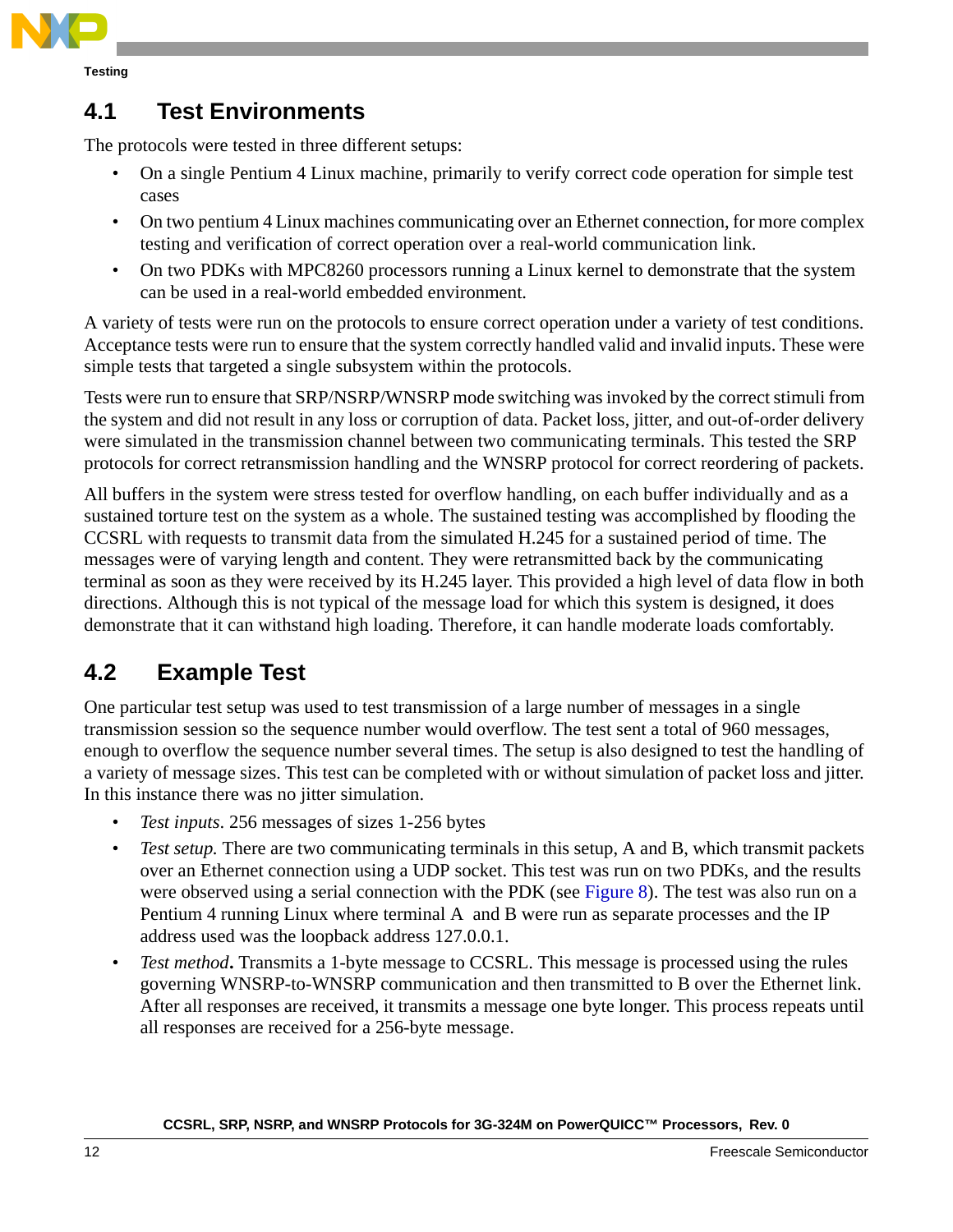#### **References**







- <span id="page-12-0"></span>• *Results***.** The test successfully completed without errors. It completed in the following times, measured from the transmission of the first message to the reception of the last response message.
	- $-$  X86 2633ms
	- PDK to PDK -4760ms

A full account of the testing is given in the SDD for the SRP/NSRP/WNSRP layer of the 3G-324M Protocol Stack.

### **5 References**

The following ITU recommendation documents are used as references in this document. The validity of these URLs was checked in September of 2006:

- H.324. http://www.itu.int/rec/T-REC-H.324/en
- H.245. http://www.itu.int/rec/T-REC-H.245/en
- H.223. http://www.itu.int/rec/T-REC-H.223/en
- V.42. http://www.itu.int/rec/T-REC-V.42/en

The following documents are related to the development of these protocols.

- *Software Design Document for the CCSRL layer of the 3G-324M Protocol Stack*, Freescale internal use only.
- *Software Design Document for the SRP/NSRP/WNSRP layer of the 3G-324M Protocol Stack*, Freescale internal use only.
- *ICD for the CCSRL/SRP/NSRP/WNSRP layer of the 3G-324M Protocol Stack*, Freescale internal use only.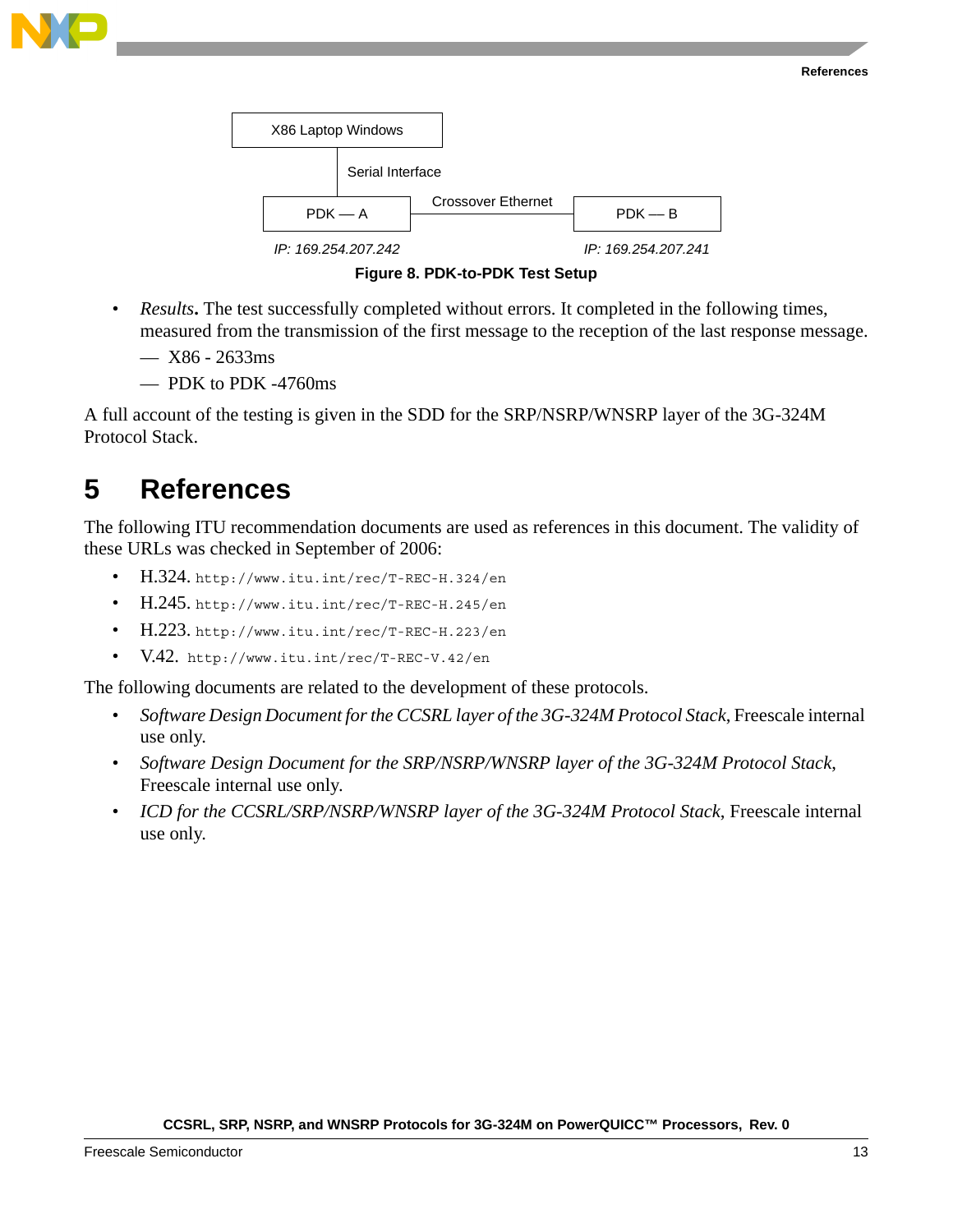

**References**

#### **THIS PAGE INTENTIONALLY LEFT BLANK**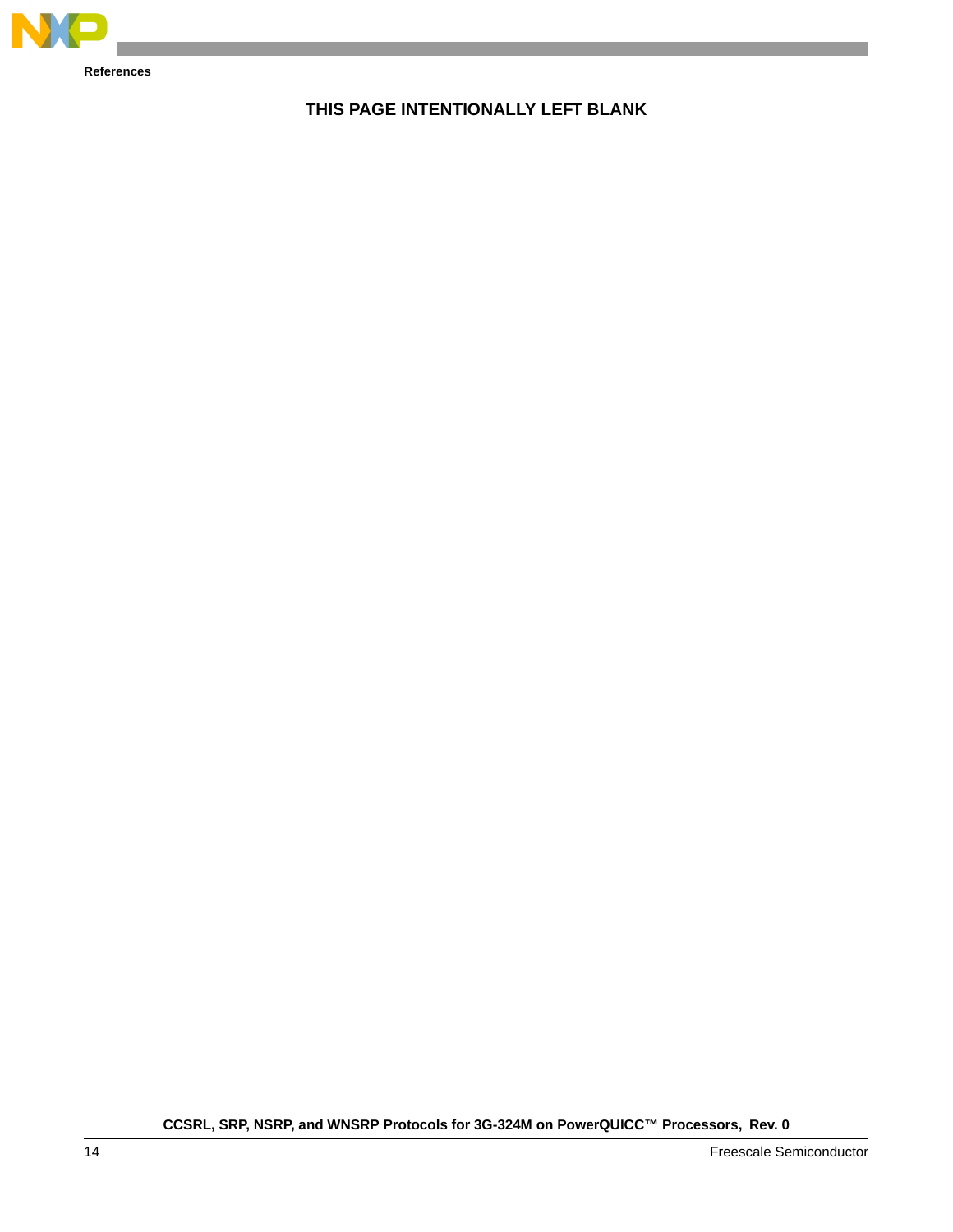

#### **THIS PAGE INTENTIONALLY LEFT BLANK**

**CCSRL, SRP, NSRP, and WNSRP Protocols for 3G-324M on PowerQUICC™ Processors, Rev. 0**